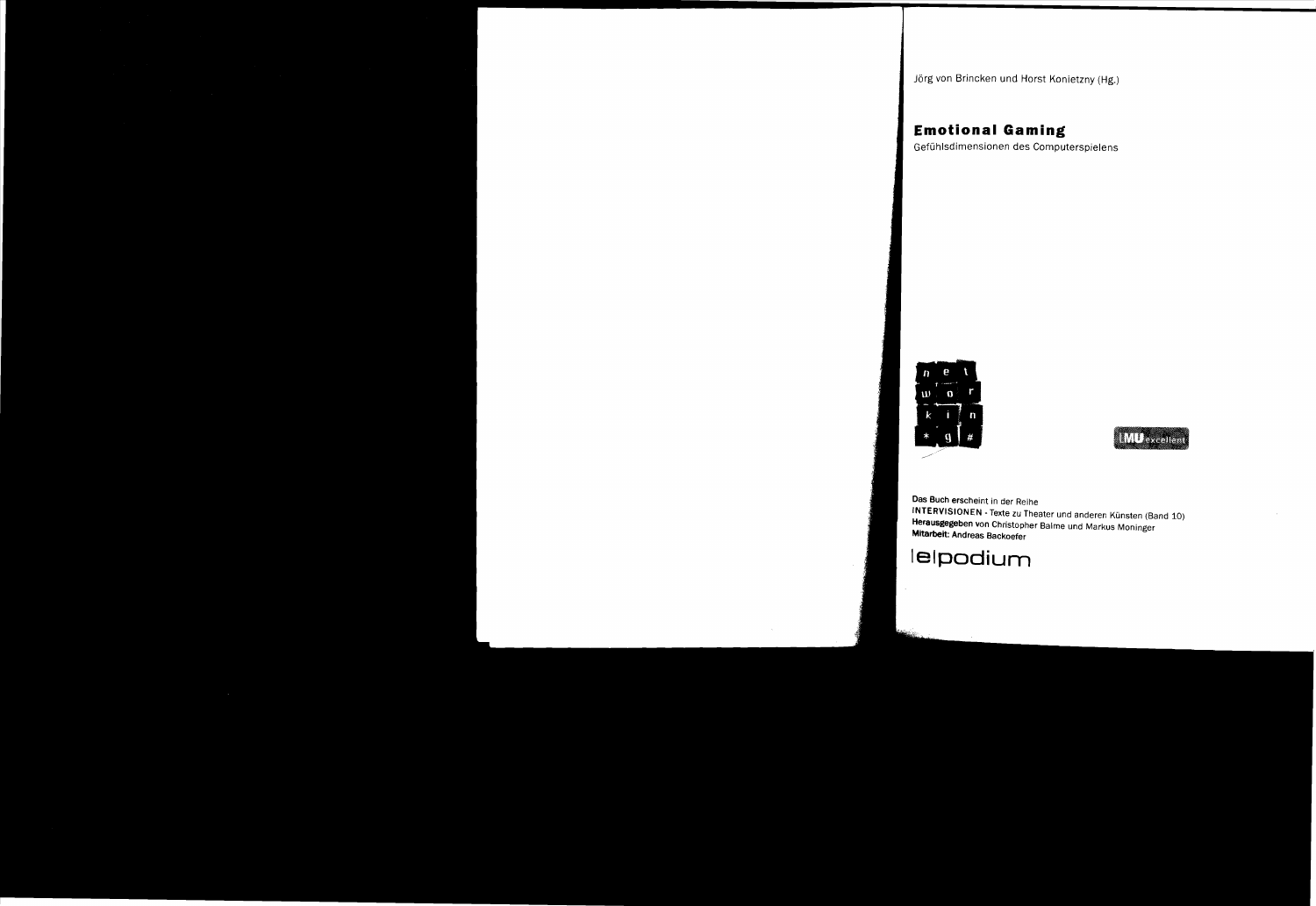## **Thinking or Feeling?: Effects of Decision Making Personality in Conflict Resolution**

By

Cleotilde Gonzalez and Lelyn Saner Dynamic Decision Making Laboratory Carnegie Mellon University, USA

Character Count: 26,221

**Keywords:** dynamic decision making, negotiation, conflict, video games, Israeli-Palestinian, policy making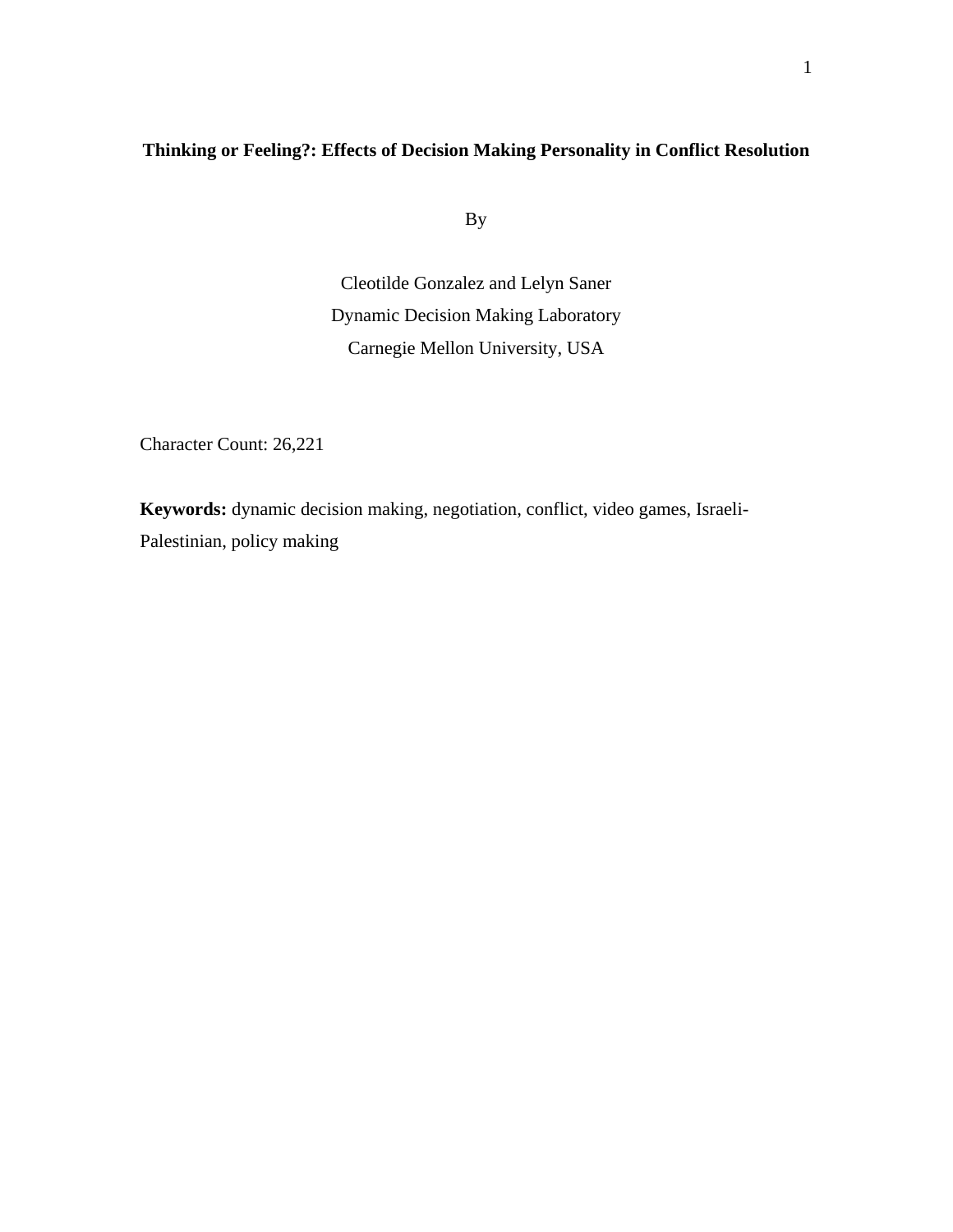#### **ABSTRACT**

This chapter presents an investigation of the effects of decision making personality in solving an international conflict. The Israeli-Palestinian conflict is represented in a realistic and well-known videogame, PeaceMaker. Participants in a study played the game, attempting to achieve a two-state solution in the game, under the Israeli role and the Palestinian role of the game. We collected data from their game play and used a questionnaire to collect information regarding the player's personality, their religion, and other general information. Results indicate that the players' decision making personality is related to their performance in PeaceMaker. Players of thinking personality were more successful at reaching a conflict resolution in the game compared to the players with feeling personality, suggesting that those that are more assertive and impersonal, rather than affective and personal, are more successful in conflict resolution. Furthermore, this distinction is particularly important when the players' religions are those involved in the conflict.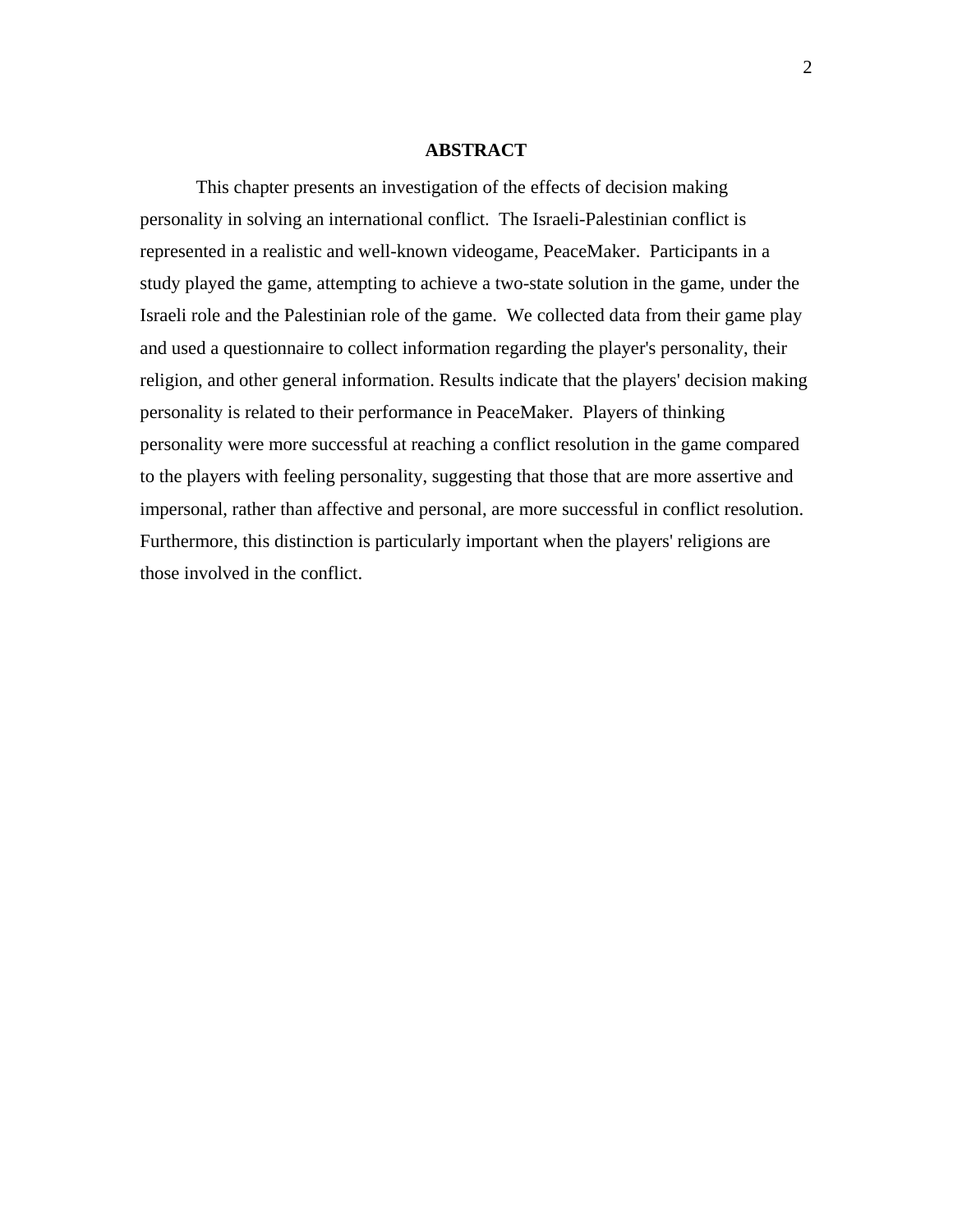#### **INTRODUCTION**

Conflict resolution can be conceptualized as a dynamic decision making process, in which the resolution of the problem is obtained by making a series of interdependent decisions in the face of changing realities, interests, and relationships between the conflicting parties (Kelman, 2008). Conflict and its resolution occur at many levels: between individuals, organizations, and societies. Often, reaching a resolution requires that individuals master their emotions. For example, fear has widely been recognized as an emotion that can both stimulate the combatants to fight and cause them to flee in situations of armed confrontation (Bourke, 2001).

Video games are excellent tools to investigate conflict resolution processes. They represent realistic situations in which decisions are actually made and feedback resulting from the decisions is received (Gonzalez, Vanyukov, & Martin, 2005). The use of games for teaching international conflict in the classroom is not a new practice. John Gearon (1966) created a simple game to be used in the classroom to introduce ninth graders to the concepts of anarchy and the concept of *balance of power* that emerges in most situations of conflict (Bueno de Mesquita, 2006). Mintz et al. (1997) used a "decision board" tool to collect data in the classroom on what information is acquired and needed during the decision-making process in political scenarios. More recently, Kelle (2008) used an arms control simulation in an international relations course. Kelle's (2008) analysis of students' reflections concluded that the simulation helped facilitate knowledge of the complexity of international negotiations.

One of the more vexing conflicts of our time is the Israeli-Palestinian conflict (Eisenberg & Caplan, 1998). Although very difficult to categorize, there are a number of factors that have contributed to this conflict over the years, with such long-running historical hostility that there is deep distrust among the nations involved. Complex political interests, the religious importance of the region to several major world religions, and geographical mobility of the different interest groups throughout centuries have made this conflict a matter of importance to the entire world. Many of the historical events and the possible actions in the Middle East conflict are represented in an award winning video game named PeaceMaker (Impact Games, 2008).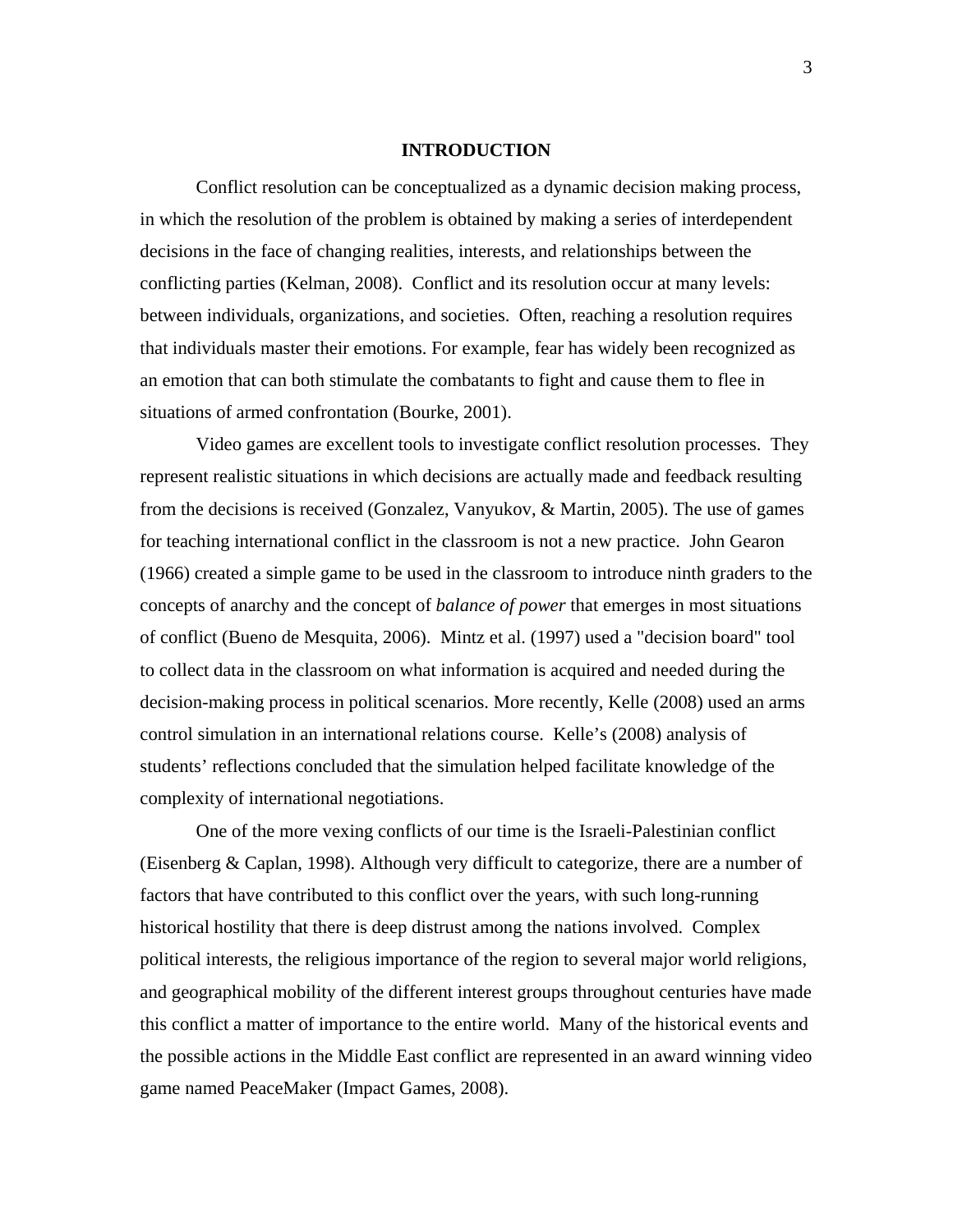PeaceMaker is clearly an emotionally loaded game. The realism of the representation of the historic events that led to the current state of affairs in the Middle East is impressive. The possible actions that may be used to move towards a conflict resolution are also realistically rendered. But there are a number of unanswered questions related to the effectiveness of the game in helping people to understand the conflict, to understand possible solution strategies, and to determine alternative courses of action. Furthermore there are some unresolved issues regarding the relationships between conflict resolution and cultural, social, and personal factors: dealing with emotions, personality, religion, and political affiliations. Investigating how those factors influence a person's view and solution to the conflict in the game may help us better understand real-world conflict resolution processes.

We have started to answer some of these questions. Psychological theories propose that people have preferred modes of orientation that define their personality type. The Myers-Briggs type indicator (Myers & McCaulley, 1985) is used widely in corporations to determine managerial behavior, such as decision making, conflict management, and leadership (Gardner & Martinko, 1996). According to several findings, managers are more inclined to prefer thinking and judgment over feeling and perception compared to the general population. That is, managers are often more logical, assertive, and impersonal, rather than affective, cooperative, and personal. As such, thinking managers tend to be assertive in resolving conflicts whereas feeling managers are more inclined to cooperate (Gardner & Martinko, 1996).

We have used the Myers-Briggs personality test in previous studies to determine the relationship between the game player's personality and the success in conflict resolution. In recent research we have observed that the player's personality determined his or her success in resolving the conflict in Peacemaker. Although the sample was too small to render significant results, it appeared that individuals with "thinking" personality, those more logical and calculating decision makers, were able to improve their performance in the conflict resolution attempts more other personality groups (Gonzalez & Czlonka, in press). Presumably, the decision making style of the thinking personality group, based on their desire for fairness (Filbeck & Smith, 1996), results in better scores and more successes in PeaceMaker.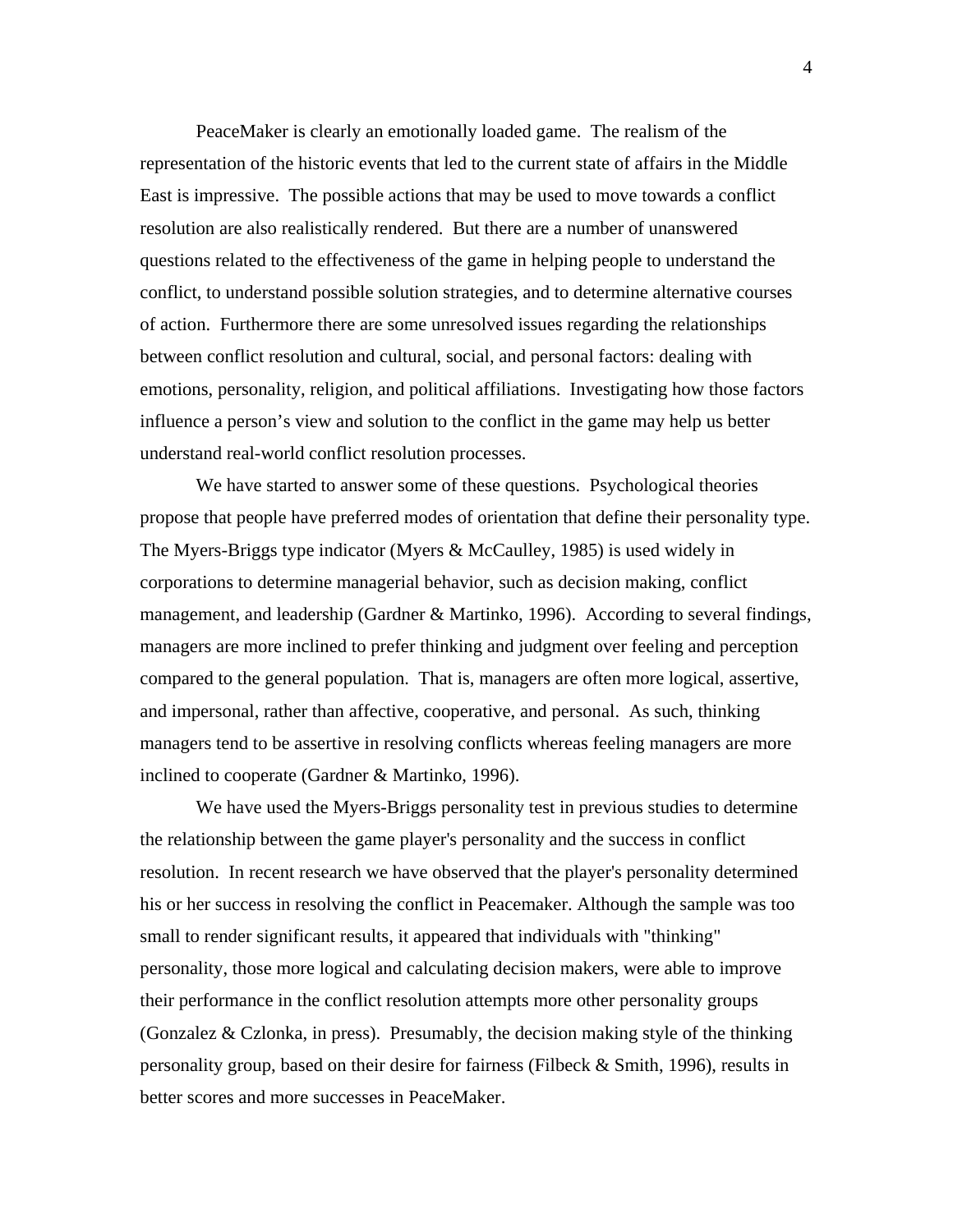In this chapter we report how players with *Thinking* and *Feeling* decision making personalities address the conflict resolution in the Middle East through PeaceMaker. Based on our past findings (Gonzalez  $&$  Czlonka, in press), we expect that those players with thinking personality would be able to perform better in the game than those with feeling personality. We expect that those with feeling personality will attempt to please both sides, but will be more emotionally aroused by the situation to an extent that they might have difficulty reaching the balance needed to win the game.

A second related question addressed in this paper is that of the relationship between the decision making personality style and the religion of the player. Peoples' religious beliefs are expected to determine the perception and decision making in PeaceMaker. In general, individuals' background ideologies, political, religious, and cultural identities impact their perception of conflicts and the groups that are involved (Garzke & Gleditsch, 2006; Lugo, 2007). Religion can influence beliefs and the sense of belonging to a group, thus highlighting the differences between one's in-group and the other group (Lugo, 2007; Cheung-Blunden & Blunden, 2007). According to our past findings (Gonzalez, Czlonka & Eisenberg, under review), the players' religious beliefs influenced the performance in PeaceMaker initially, but the relationship disappeared after practicing the game and acquiring instruction on the historic events that led to the conflict. The initial study however, only involved players that reported two of the major religions related to the conflict in PeaceMaker: Christianity and Judaism. The study we report here involves a more diverse set of participants, including players of the Islamic religion. Again the goal here is to determine how the decision making personality effects are moderated by the religious background of the player.

## **PeaceMaker Experiment and Decision Making Personality**

## **Methods**

## *Participants*

We conducted a study with two samples of university students. In one sample, there were 60 students (29 male, 31 female; Ages 18-28, Mode=21) who were members of two classes on the Middle East conflict at a major eastern university in the U.S. The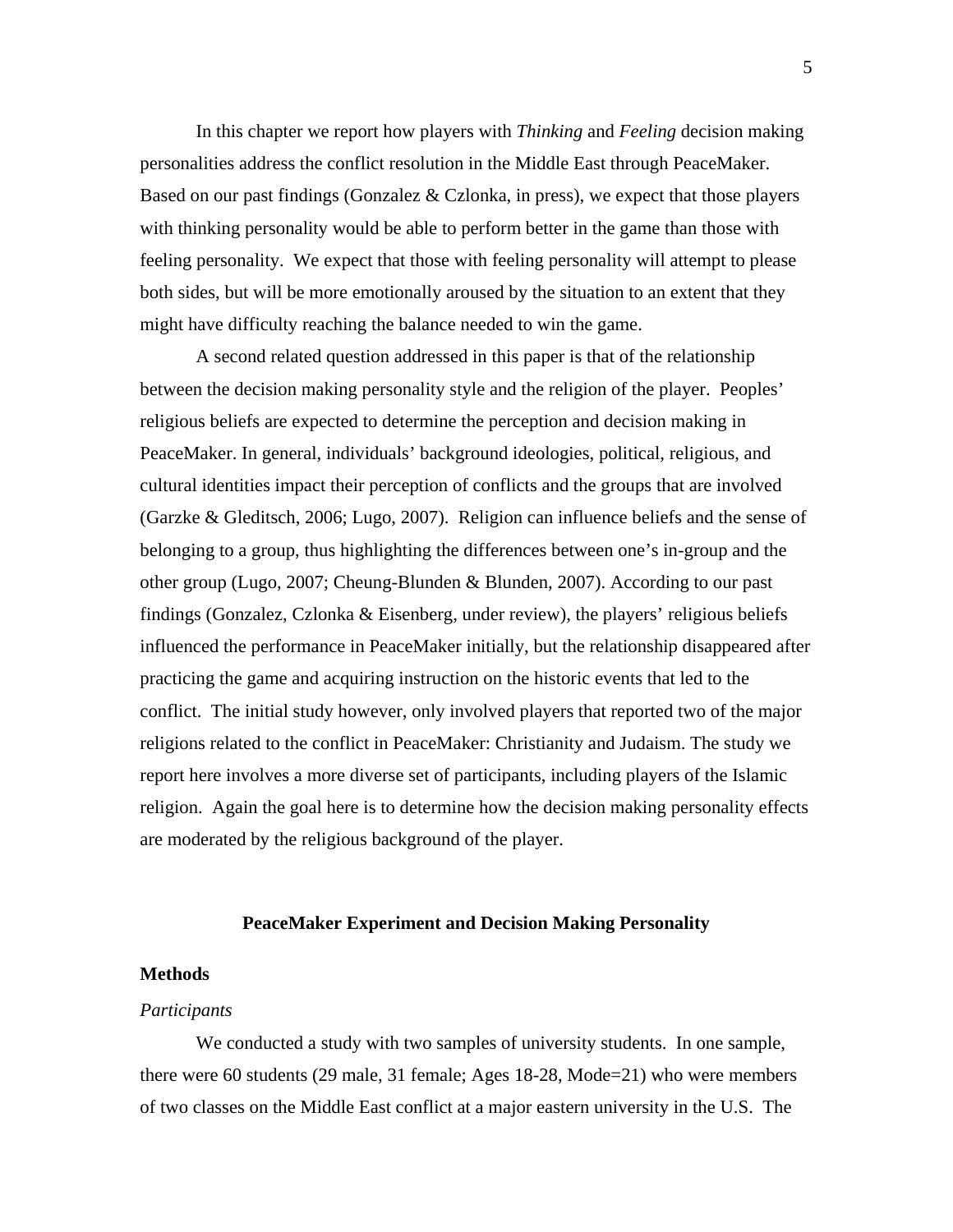second sample was comprised of 59 students (41 male, 18 female; Ages 13-66, Mode=18) at a branch campus of the U.S. university that is located in Doha, Qatar. In total, there were 119 participants.

## *Materials*

Participants played the PeaceMaker video game (see Figure 1) (ImpactGames, 2008), which has been described in detail in past research (Gonzalez & Czlonka, in press; Gonzalez, Czlonka & Eisenberg, under review), as well as in another chapter of this volume (see Kampf, this volume). Here we will only summarize the main elements of the game necessary for this study (please refer to the other publications for a full description of the game).

*Figure 1. PeaceMaker Screenshot. © [2007] [Eric Brown]. Used with permission.* 



PeaceMaker is an emotionally charged game, given the social, economical, and moral issues involved in the complex problem of the Israeli-Palestinian conflict. In PeaceMaker players can play one of two roles: the Israeli Prime Minister or the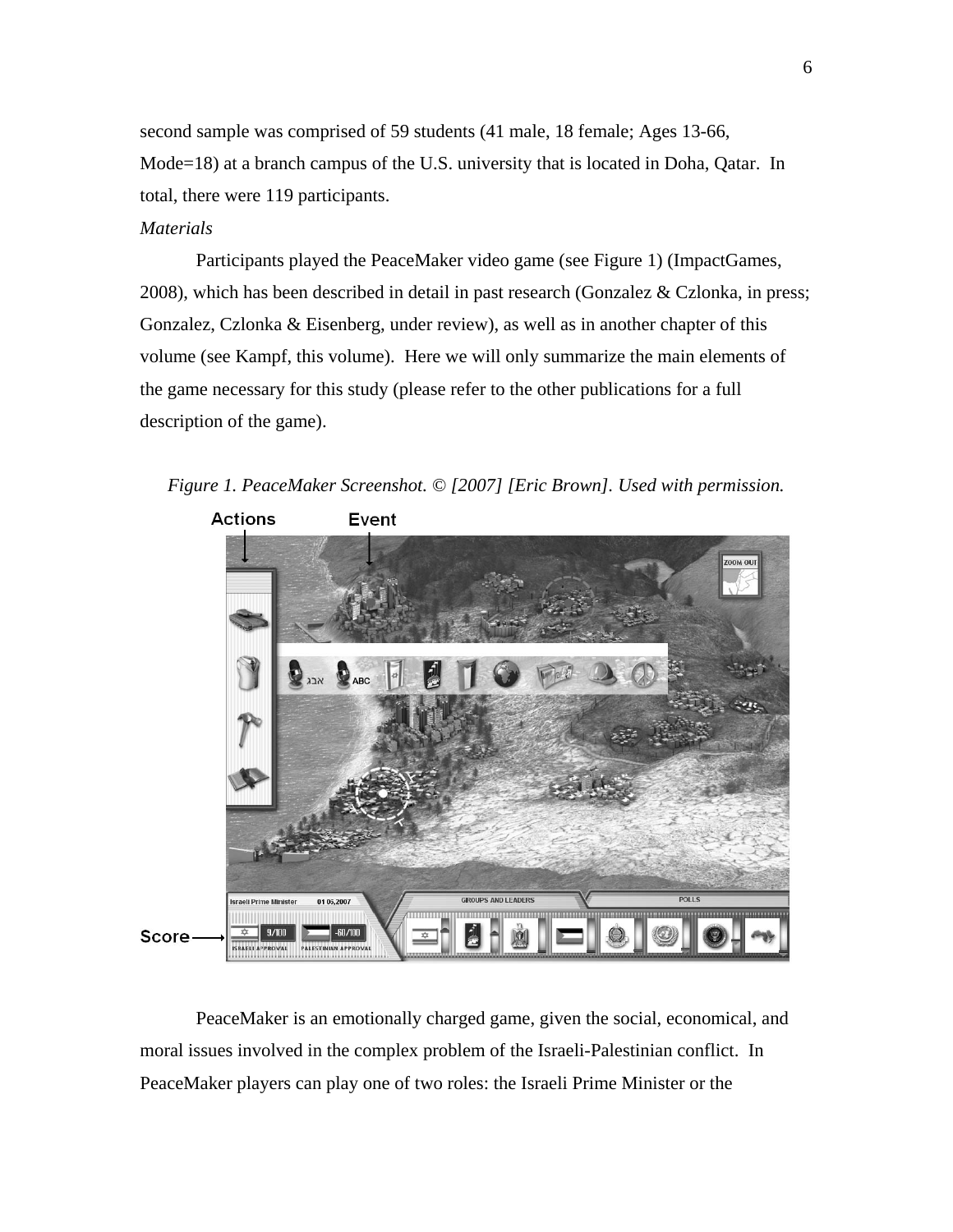Palestinian President. Players choose actions to take in the game and accumulate or lose points according to the effects those actions have on the approval ratings of various interest groups. The scores are calculated by a function within the game, and reflect the satisfaction or unhappiness of different nations and political groups, both within the region and around the world (e.g., Israel, Hamas, United Nations, etc.). A main assumption of the game is that the player will win the game only if a two-state solution is reached. In the game terms, this means that if the player manages to reach a balanced and highly positive score for both the Israeli and the Palestinian groups (100 points for each side), the player wins and the game is over. If a player cannot sufficiently please his/her own people or the other side's constituents, the player loses and the game is over (when any of the two scores is lower than -50 points).

In partnership with Impact Games, the game was modified for us to collect information about each action taken by a player and the state of the environment at the moment the action was taken. A log file is created for each play of the game. This log file contains information about the role being played; the decision time; the number and type of actions taken in the game, and the resulting scores. The final scores were used in this study for analyses of the players' performance in the game and correlation to the player's personality and other individual difference measures.

The information on the players' personality and other background information were obtained through a questionnaire. One component of the questionnaire, and the most pertinent to the results that we report here was the Myers-Briggs Type Indicator (MBTI) measure of personality. There are four key dimensions of temperament that are captured by the MBTI; the degree to which people are *introverted* (I) or *extroverted* (E) in social interactions, the degree to which people rely on *sensation* (S) versus *intuition* (N) as a source of information and insight, the degree to which people are more oriented toward *thinking* (T) or *feeling* (F) when making decisions, and the degree to which people are *judging* (J) or *perceiving* (P) in how they interact with the world. Where people sit on these dimensions helps characterize and explain differences in their behavioral tendencies in different situations (Chwif & Barretto, 2003). To complete the MBTI questionnaire, participants were directed to the Team Technology website

(http://www.teamtechnology.co.uk/mmdi-re/mmdi-re.htm, 2008). The website provides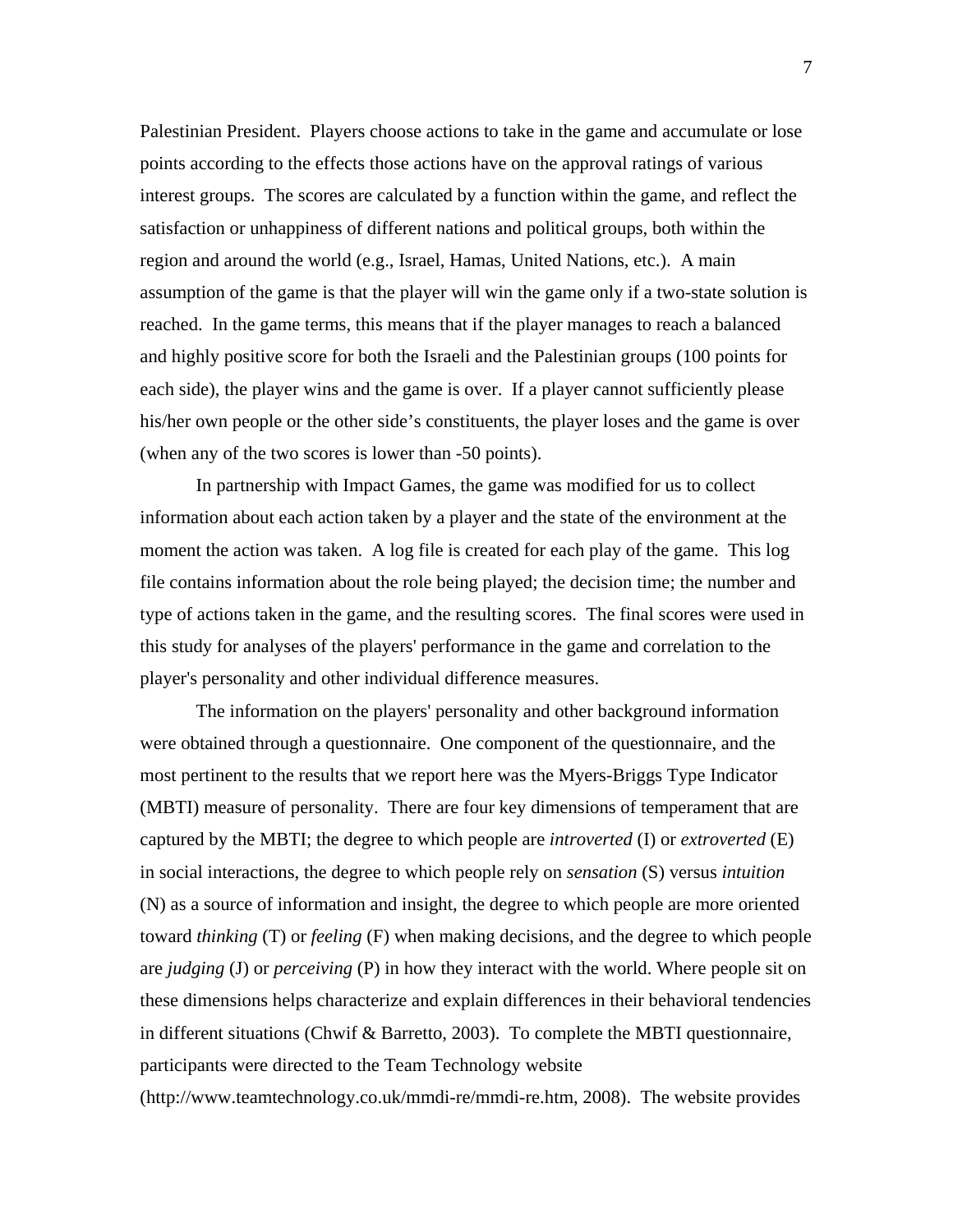a free instrument, with 20 agreement scale items, and generates a report indicating which personality types match each participant's response most closely.

In addition, participants reported their religious affiliation. The response format was open, but responses were categorized for analysis in terms of being one of the three major monotheistic religions with the most vested interests in the region (*Islam*, *Judaism*, and *Christianity*) and other religion (including *other religion*, *no religion, and atheism*).

#### *Procedure*

Every participant played two games in succession within a single session. Each person played one game as the Israeli Prime Minister and one game as the Palestinian President. After completing the questionnaire, which was automated, participants were given a self-directed tutorial of the PeaceMaker game and were randomly assigned to a role in which to play their first game. Their second game was started as soon as possible after they finished the first game, allowing a brief break if needed. Assignment to the initial role was counterbalanced such that each ordering of the roles was played by half of the participants.

#### **Results**

We were interested in whether the feeling personality players would do better or worse in the game than the thinking personality players. Our measure of performance in the game was whether or not participants won the games by reaching a stable, two-state solution to the conflict. Out of 238 games played overall (two per person), 74 games (31%, S.E.=3%) were completed successfully. The success rate was higher (37%, n=44, S.E.=4%) among the games played under the role of Palestinian President, but it was lower (25%, n=30, S.E.=4%) among the games played as the Israeli Prime Minister.

The four dimensions of the MBTI allow for 16 possible personality profiles, which together provide the fullest characterization of a person's temperament available with this instrument. All of the personalities were represented in this sample, though some were more than others. The most common personality type was ESFJ, which was represented by 18% of the participants. The second and third most frequent personality types were ESFP (12%) and ENFJ (11%), respectively. All other profiles were each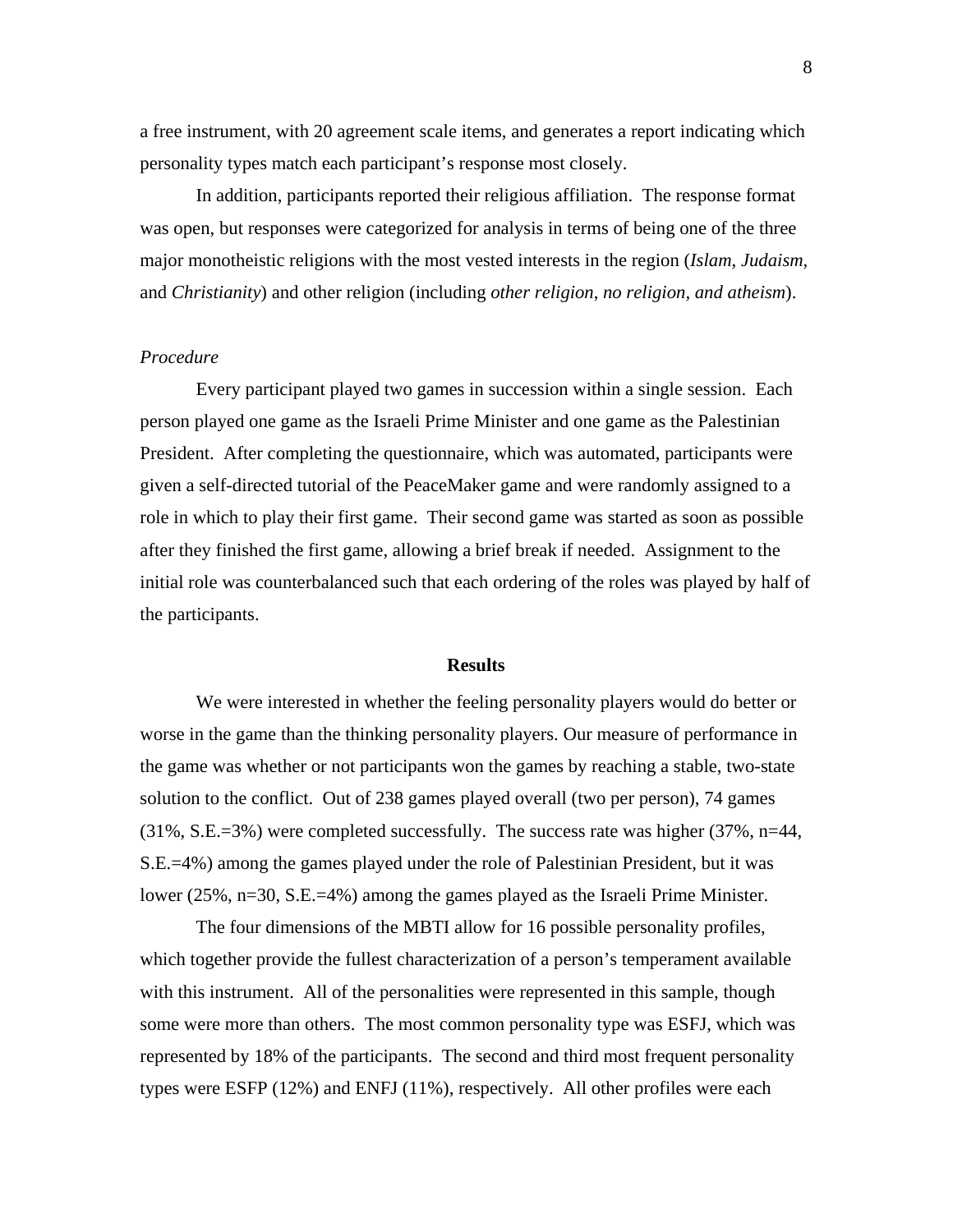represented by 3%-8% of the sample. It is notable that 29% of the participants were extroverted, sensing, feeling-oriented people, and those people were nearly evenly split between being judging and being perceiving as well. Aside from the fact that there were not enough participants within all of the categories to be able to reliably compare groups at the profile level, any effects of such complex categories would be very difficult to interpret clearly. As such, in this context, it was more appropriate to consider each dimension on its own and in combination with, at most, one other dimension. Table 1 shows the proportions of participants who had each characteristic on the MBTI.

| <b>Characteristic</b> | $\mathbf N$ | <b>Proportion</b> |
|-----------------------|-------------|-------------------|
|                       |             |                   |
| Extrovert (E)         | 73          | 61%               |
| Introvert $(I)$       | 46          | 39%               |
|                       |             |                   |
| Intuiting (N)         | 55          | 46%               |
| Sensing (S)           | 64          | 54%               |
|                       |             |                   |
| Feeling $(F)$         | 85          | 71%               |
| Thinking (T)          | 34          | 29%               |
|                       |             |                   |
| Judging (J)           | 70          | 59%               |
| Perceiving (P)        | 49          | 41%               |

Table 1: Personality Characteristics of PeaceMaker Participants

### *Effects of Personality Factors on Game Success*

Because our central interest is in the effects of decision making personality on resolving the conflict in PeaceMaker, our analysis focused particularly on the (T)hinking/(F)eeling dimension of the MBTI. It is important to highlight that people who tend toward thinking do not necessarily 'think better' than their feeling counterparts. The feeling personality is considered an equally viable way of coming to decisions. Thus, the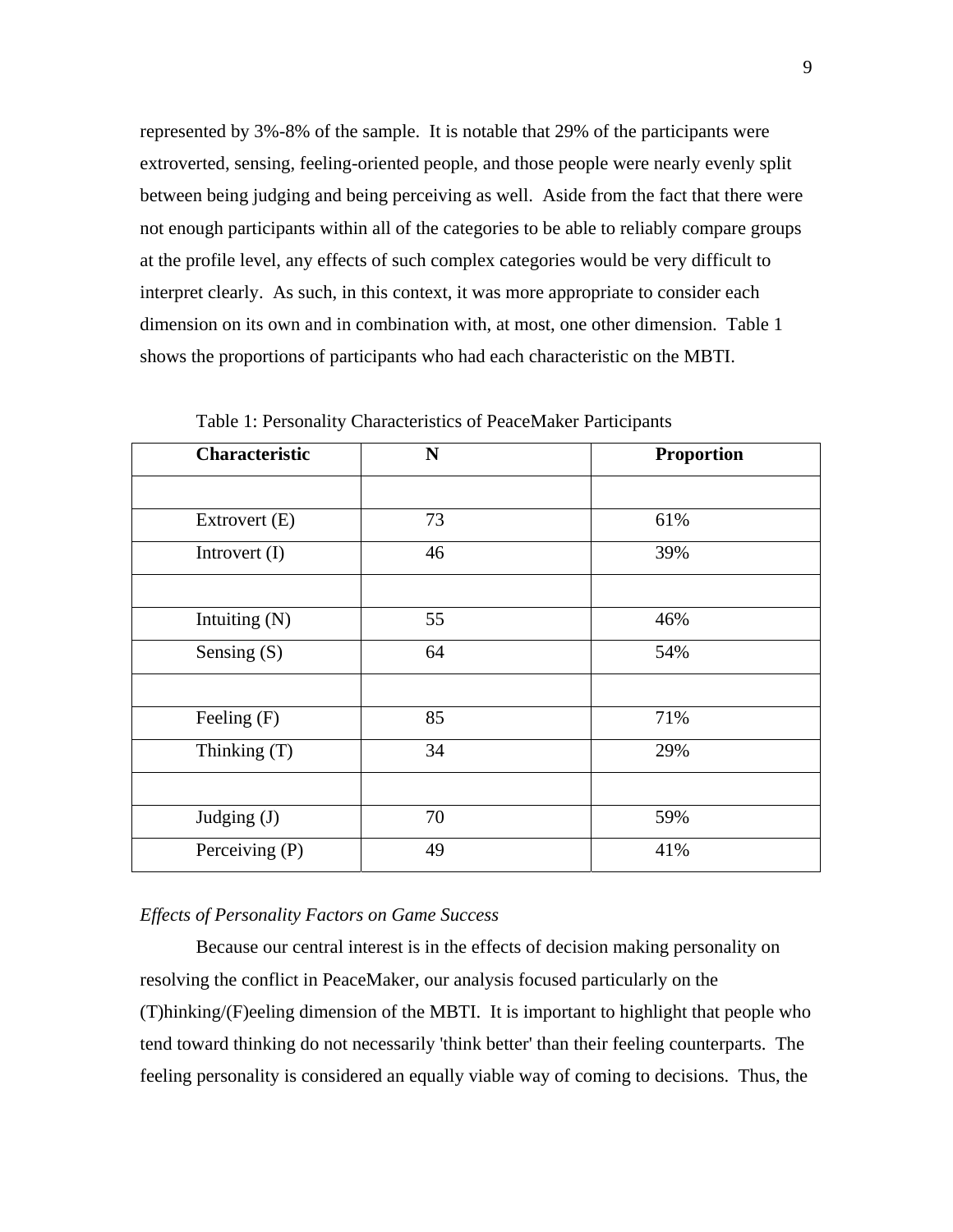MBTI is a measure of tendency, not ability. Similarly, those who tend toward feeling do not necessarily have "better" emotional reactions than their thinking counterparts.

In order to test the relationships between the predictors and performance, Chi-Square analyses were performed. As shown on Table 1, over two-thirds of the participants in this study (71%) had a feeling personality. When those participants' rate of success was compared to that of those who were of thinking personality, it was found that people who make their decisions on the basis of feelings have a significantly lower probability of winning (25%, n=170, S.E.=3%) than those who base decisions on thought  $(47\%, n=68, S.E.= 6\%), X^2=11.33, p<0.01$ . This effect was observed among the subsets of games played in each role as well, as shown in Figure 1. The thinking-oriented participants had significantly higher success rates than the feeling-oriented participants playing either the Israeli role (41%;  $X^2$ =6.43, p<0.05) or the Palestinian role (53%;  $X^2$ =5.00, p<0.05).





Success rates were compared across the poles of the other three personality dimensions as well. No significant differences were found between Judging and Perceiving types or between Intuiting and Sensing types. On the remaining dimension, however, it was observed that Introverts performed significantly better (41% success,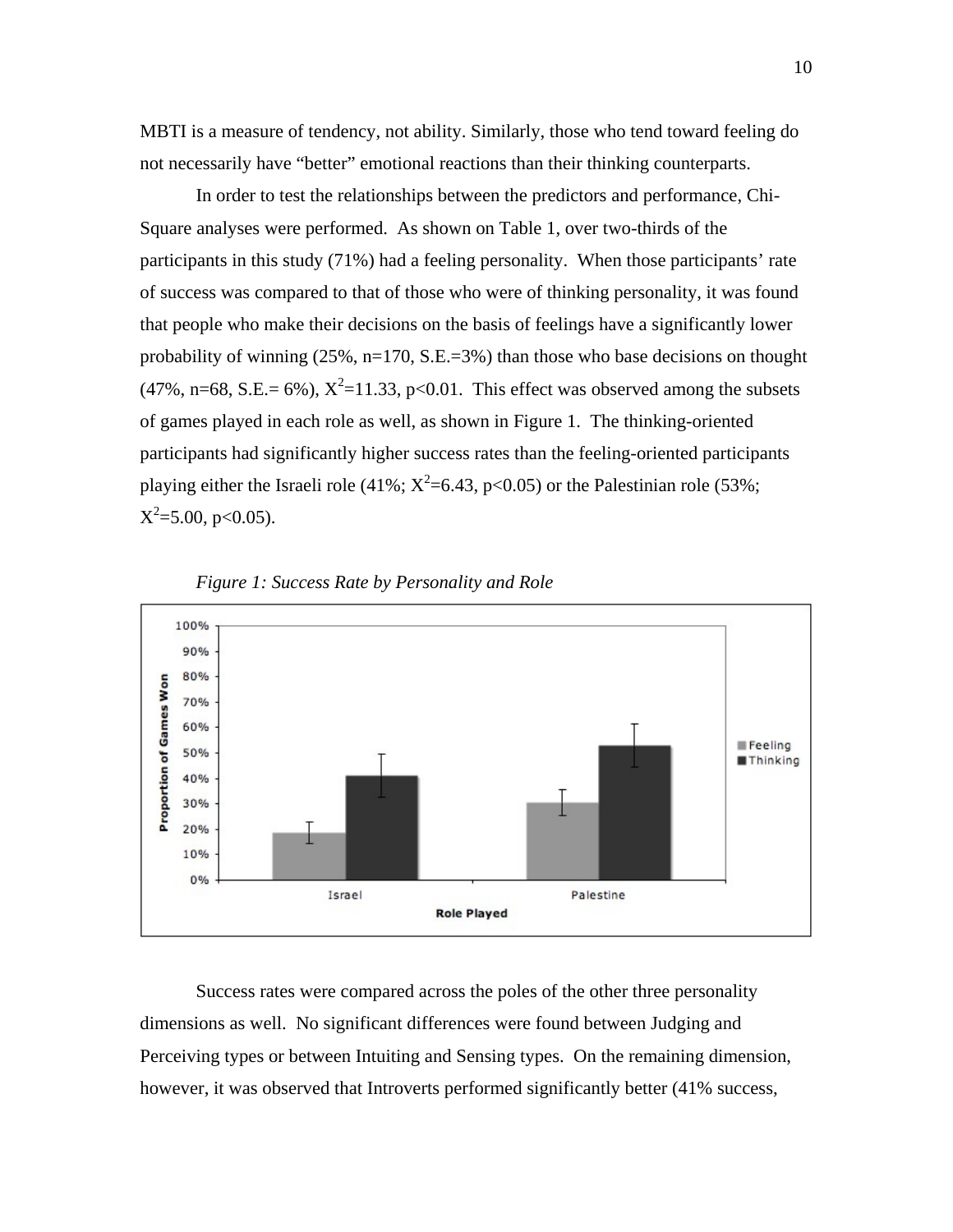n=92, S.E.=5%) than Extroverts did (25% success, n=146, S.E.=4%,  $X^2$ =7.63, p<0.01. Although this effect did not hold within the Israeli role games, the pattern was exhibited among Palestinian role games. Introverts showed 48% success (n=46, S.E.=7%) and Extroverts had a rate of 30% (n=73, S.E.=5%),  $X^2$ =4.18, p<0.05.

We also tested whether the Thinking/Feeling and the Introvert/Extrovert dimensions would have a combined effect on success in the game. First, it is important to note that the relative number of extroverted-feeling people (48%, n=57, S.E.=5%) was significantly higher than those of the other subcategories along these dimensions (introverted-feeling=24%, extroverted-thinking=13%, and introverted-thinking=15%),  $X^2$ =4.10, p<0.05. In order to test whether there was a difference between these four subcategories of people in average success, a 2\*2 ANOVA was conducted (see Figure 2). Consistent with the earlier result, the Thinking/Feeling dimension had a significant main effect  $(F(1, 234)=8.63, p<0.01)$ , but there was no main effect of the Introvert/Extrovert dimension and no effect of interaction between the dimensions. This suggests that it was the Thinking/Feeling dimension that was primarily responsible for the effect of personality on success in the game.



*Figure 2: Success by Two-Way Personality Type*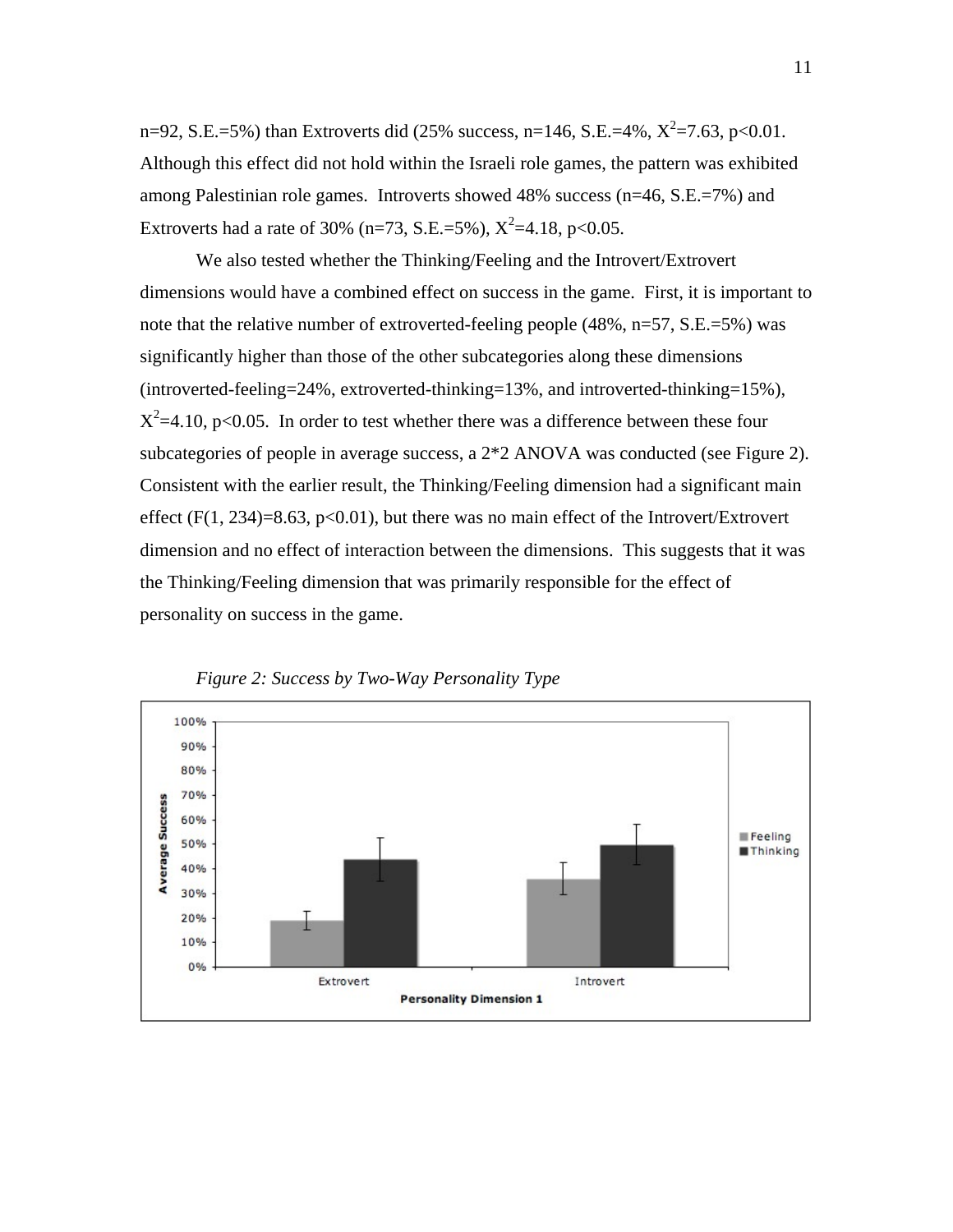#### **Relationship between Personality, Religion, and Game Success**

We also examined the interaction between the thinking and feeling personality types and the player's reported religion to determine if any effects of emotional personality were being moderated by their religious beliefs. 33% (n=39) of the participants reported Christianity as their religious affiliation, 28% were Muslim, 23% were non-religious, 8% Jewish, and 11% reported some other religious affiliation.

To determine whether religion had an added effect on game performance, we analyzed the combination of feeling/thinking personality and religion in a 2\*2 ANOVA, where religious affiliation was implemented as a two group distinction; the set of major monotheistic religions that have direct stakes in the conflict (Islam, Judaism, and Christianity) versus other religious orientations. Here again, there was a significant main effect of personality type  $(F(1,234)=9.07, p<0.01)$ , but there was no main effect of religion and no interaction between the variables (See Figure 3).

However, follow-up analyses within each religion group showed that although there was no difference between feeling and thinking oriented people in the other religion group, there was a large significant difference between the personality types when the participants were members of the three relevant religions to the conflict,  $X^2 = 10.24$ , p<0.01. Within that religious category, those with a feeling orientation won 22% of their games (n=114, S.E.=4%), but those with a thinking orientation won 48% of their games  $(n=44, S.E.=8\%)$ .

*Figure 3: Success by Religion and Personality*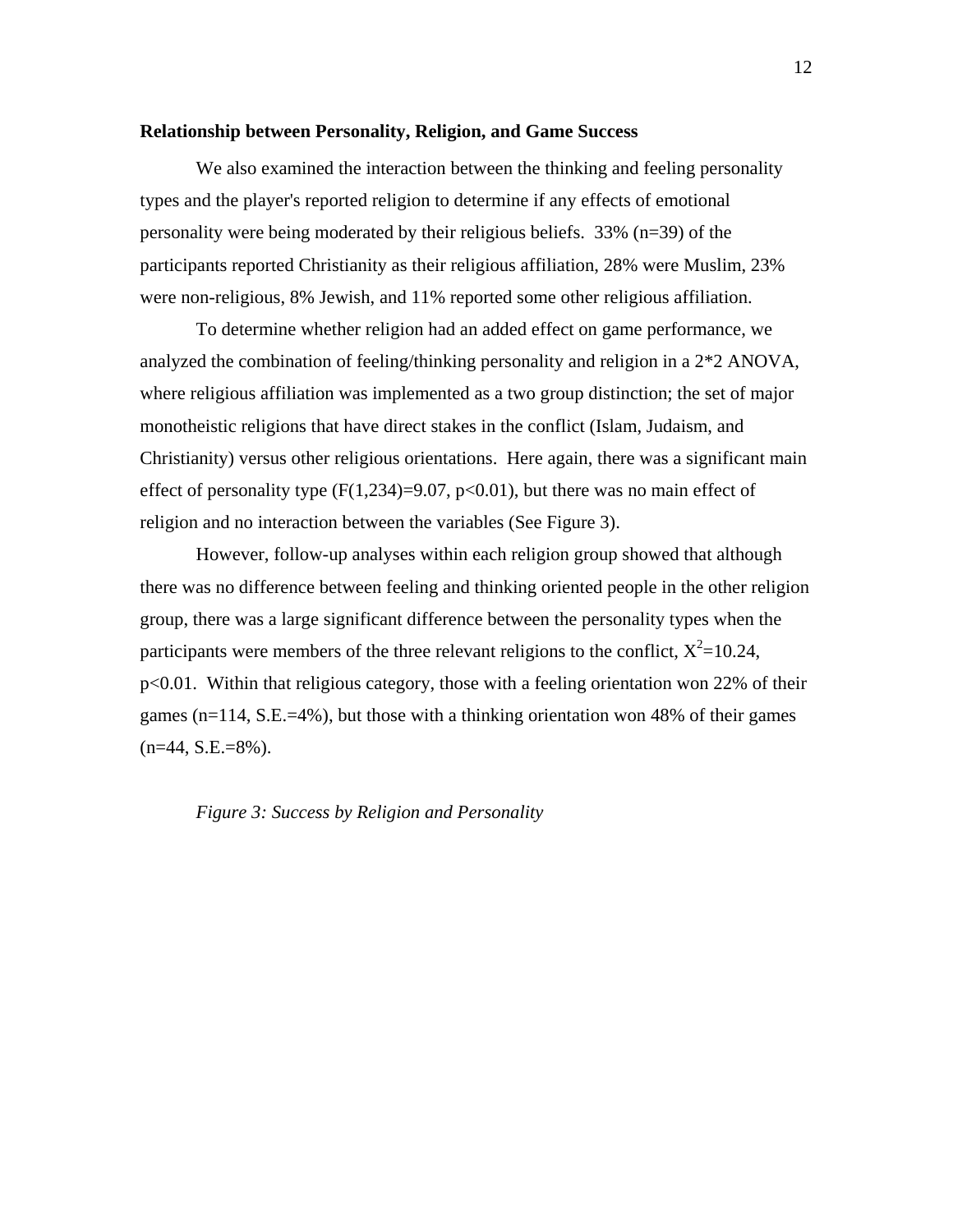

#### **Discussion**

The results of this study supported our expectation that the players' emotional personality would be related to their performance in PeaceMaker: in general, those players that tended to take a thinking approach in their decision making were more successful at resolving the conflict in PeaceMaker than those whose decision making personality style was feeling oriented. The proportion of games won by the thinking personality group was higher than the proportion of games won by the feeling personality group, regardless of the role they played in the game (Israel/Palestine) and regardless of other personality characteristics (extroversion/introversion). Furthermore, when religious belief was considered in relation to this personality dimension, the same pattern was observed among those with affiliations to the major religions of interest, but was not significant among those of other religious affiliation.

These results are interesting in several ways. First, they converge with our previous findings regarding the influence of personality variables on the ability to perform well in a conflict resolution situation (Gonzalez & Czlonka, in press). More concretely, this study finds that the decision making personality, whether thinking or feeling type, marks an important predictor of the person's ability to resolve the conflict in PeaceMaker successfully. The distinction between thinking and feeling is particularly important in Peacemaker, because these results suggest that in order to be successful in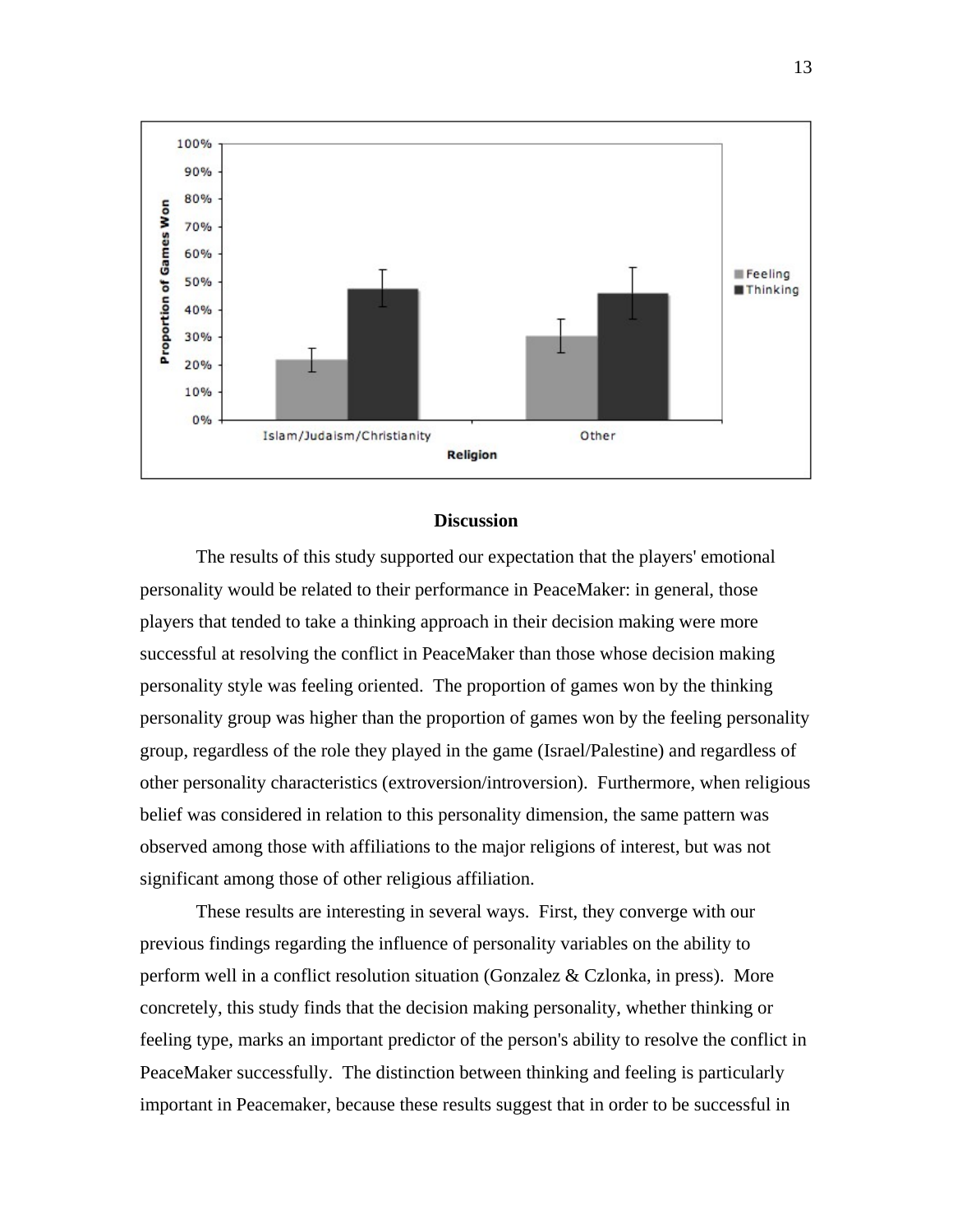this game one needs to be more critical in dealing with emotional situations. This result agrees with findings indicating that managers of successful organizations are more inclined to exhibit thinking rather than feeling personality traits (Gardner & Martinko, 1996). In practice, it would be important to include decision makers and mediators with the thinking personality style, who are better able to remain emotionally detached from the situation, and are therefore more successful at resolving a conflict.

Interestingly, the benefits of the thinking over the feeling personality depend on the religion reported by the player. The difference in performance between the thinking and feeling personality group is significant when the players declared Islam, Judaism, or Christianity as his or her religion. This difference is not significant when the players declared other religion. Thus, in practice, it is considerably more important to involve decision makers with a thinking rather than a feeling personality when the decision maker shares one of those three religions.

#### **ACKNOWLEDGEMENTS**

This research was partially supported by the Richard Lounsbery Foundation award to Cleotilde Gonzalez. We thank Eric Brown and Asi Burak for their development of the inspiring video game that motivated this research, PeaceMaker.

#### **REFERENCES**

- Bourke, J. (2001). The emotions in war: Fear and the British and American military, 1914-45. *Historical Research, 74*(185), 314-330.
- Bueno de Mesquita, B. (2006). Game theory, political economy, and the evolving study of war and peace. *American Political Science Review, 100*(4), 637-642.
- Cheung-Blunden, V.,  $\&$  Blunden, B. (2008). Paving the road to war with group membership, appraisal antecedents, and anger. *Aggressive Behavior, 34*(3), 175- 189.
- Chwif, L., & Barretto, M. R. P. (2003). Simulation models as an aid for teaching and learning process in operations management. In S. Chick, P. J. Sánchez, D. Ferrin, & D. J. Morrice (Eds.) *2003 Winter Simulation Conference* (pp. 1994-2000).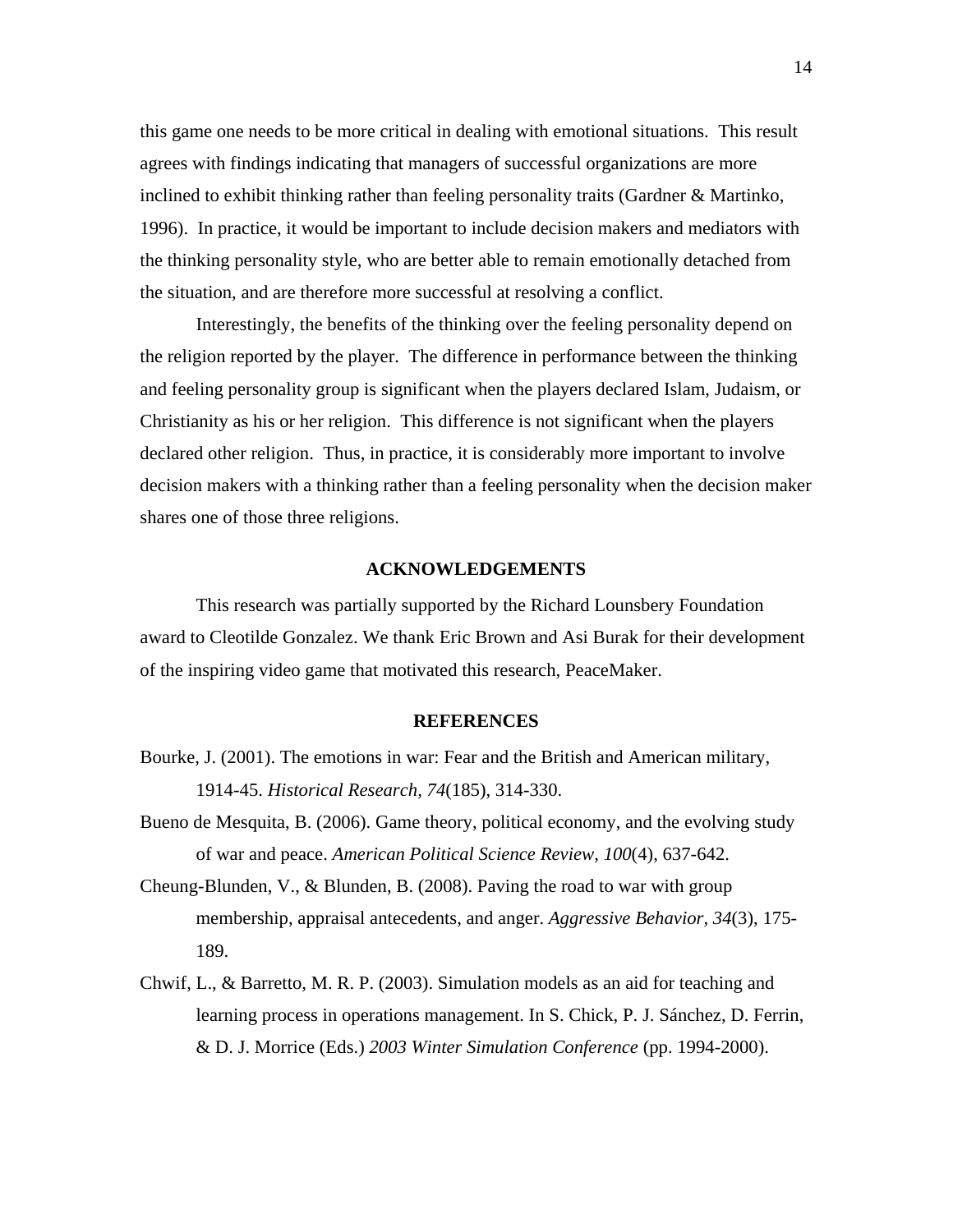- Eisenberg, L., & Caplan, N. (1998). *Negotiating Arab-Israeli peace: Patterns, problems, possibilities*. Bloomington: Indiana University Press.
- Filbeck, G., & Smith, L. (1996). Learning styles, teaching strategies, and predictors of success for students in coporate finance. *Financial Practice and Education, 48*, 1299-1300.
- Gardner, W. L., & Martinko, M. J. (1996). Using the Myers-Briggs Type Indicator to study managers: A literature review and research agenda. *Journal of Management, 22*(1), 45-83.
- Gartzke, E., & Gleditsch, K. S. (2006). Identity and conflict: Ties that bind and differences that divide. *European Journal of International Relations, 12*(1), 53- 87.
- Gearon, J. D. (1966). War or peace: A simulation game. *Social Education, 30*(7), 521- 522.
- Gonzalez, C. & Czlonka, L. (in press). Games for peace: Empirical investigations with PeaceMaker. In J. Cannon-Bowers & C. Bowers (Eds.), *Serious game design and development: Technologies for training and learning.*
- Gonzalez, C., Czlonka, L., & Eisenberg, L. (under review). Learning to stand in the other's shoes: A computer video game experience of the Israeli-Palestinian conflict. Manuscript submitted for publication.
- Gonzalez, C., Vanyukov, P., & Martin, M. K. (2005). The use of microworlds to study dynamic decision making. *Computers in Human Behavior, 21*(2), 273-286.
- ImpactGames. (2008). PeaceMaker Game. Retrieved from http://www.peacemakergame.com.
- Kelle, A. (2008). Experiential learning in an arms control simulation. *Political Science & Politics, 41*, 379-385.
- Kelman, H. C. (2008). A social-psychological approach to conflict analysis and resolution. In D. Sandole, S. Byrne, I. Sandole-Staroste & J. Senehi (Eds.), *Handbook on conflict analysis and resolution* (pp. 170-183). London and New York: Routledge [Taylor & Francis].
- Lugo, L. (2007). International obligations and the morality of war. *Society, 44*(6), 109- 112.